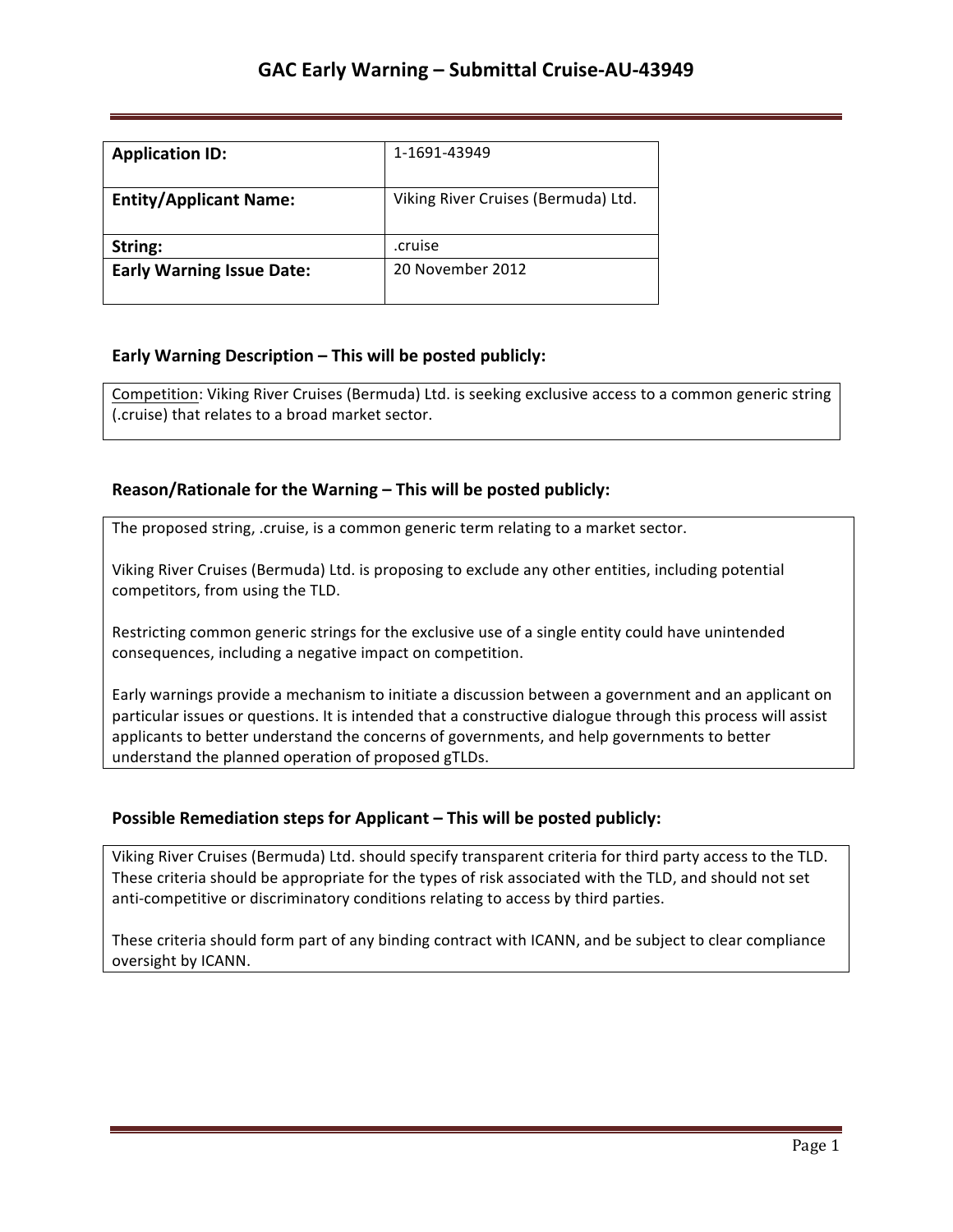### **Further Notes from GAC Member(s) (Optional) – This will be posted publicly:**

This Early Warning is from the Department of Broadband, Communications and the Digital Economy (DBCDE), on behalf of the Australian Government. In the first instance, communications and responses to this early warning should be emailed to gacearlywarning@gac.icann.org, with the text "Australian EW" and the application ID in the subject field.

# **INFORMATION FOR APPLICANTS**

## **About GAC Early Warning**

The GAC Early Warning is a notice only. It is not a formal objection, nor does it directly lead to a process that can result in rejection of the application. However, a GAC Early Warning should be taken seriously as it raises the likelihood that the application could be the subject of GAC Advice on New gTLDs or of a formal objection at a later stage in the process. Refer to section 1.1.2.4 of the Applicant Guidebook (http://newgtlds.icann.org/en/applicants/agb) for more information on GAC Early Warning.

## **Instructions if you receive the Early Warning**

**ICANN** strongly encourages you work with relevant parties as soon as possible to address the concerns voiced in the GAC Early Warning.

#### **Asking questions about your GAC Early Warning**

If you have questions or need clarification about your GAC Early Warning, please contact gacearlywarning@gac.icann.org. As highlighted above, ICANN strongly encourages you to contact gacearlywarning@gac.icann.org as soon as practicable regarding the issues identified in the Early Warning. 

#### **Continuing with your application**

If you choose to continue with the application, then the "Applicant's Response" section below should be completed. In this section, you should notify the GAC of intended actions, including the expected completion date. This completed form should then be sent to gacearlywarning@gac.icann.org. If your remediation steps involve submitting requests for changes to your application, see the change request process at http://newgtlds.icann.org/en/applicants/customer-service/change-requests.

In the absence of a response, ICANN will continue to process the application as submitted.

#### **Withdrawing your application**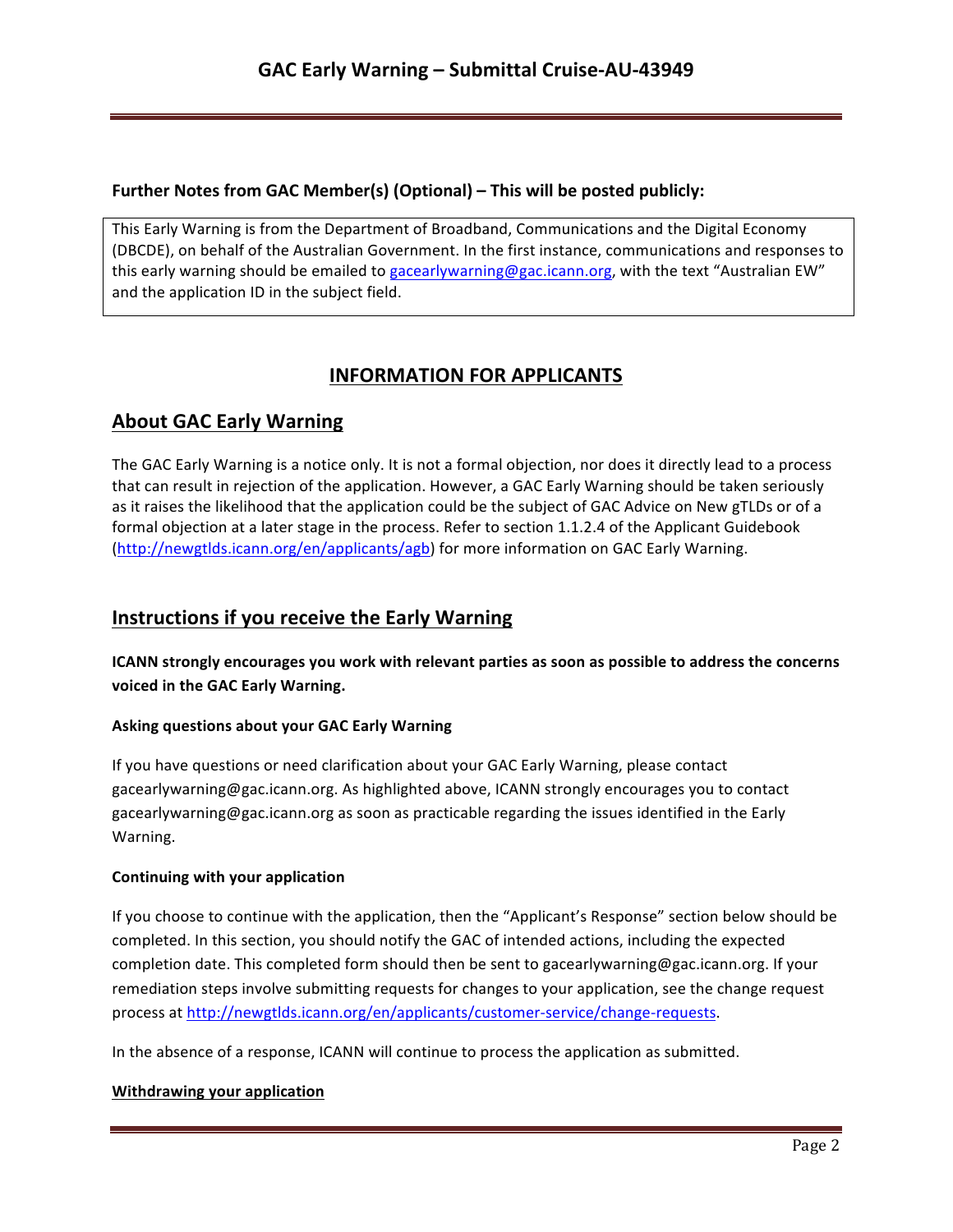# GAC Early Warning - Submittal Cruise-AU-43949

If you choose to withdraw your application within the 21-day window to be eligible for a refund of 80% of the evaluation fee (USD 148,000), please follow the withdrawal process published at http://newgtlds.icann.org/en/applicants/customer-service/withdrawal-refund. Note that an application can still be withdrawn after the 21-day time period; however, the available refund amount is reduced. See section 1.5 of the Applicant Guidebook.

For questions please contact: **gacearlywarning@gac.icann.org** 

### **Applicant Response:**